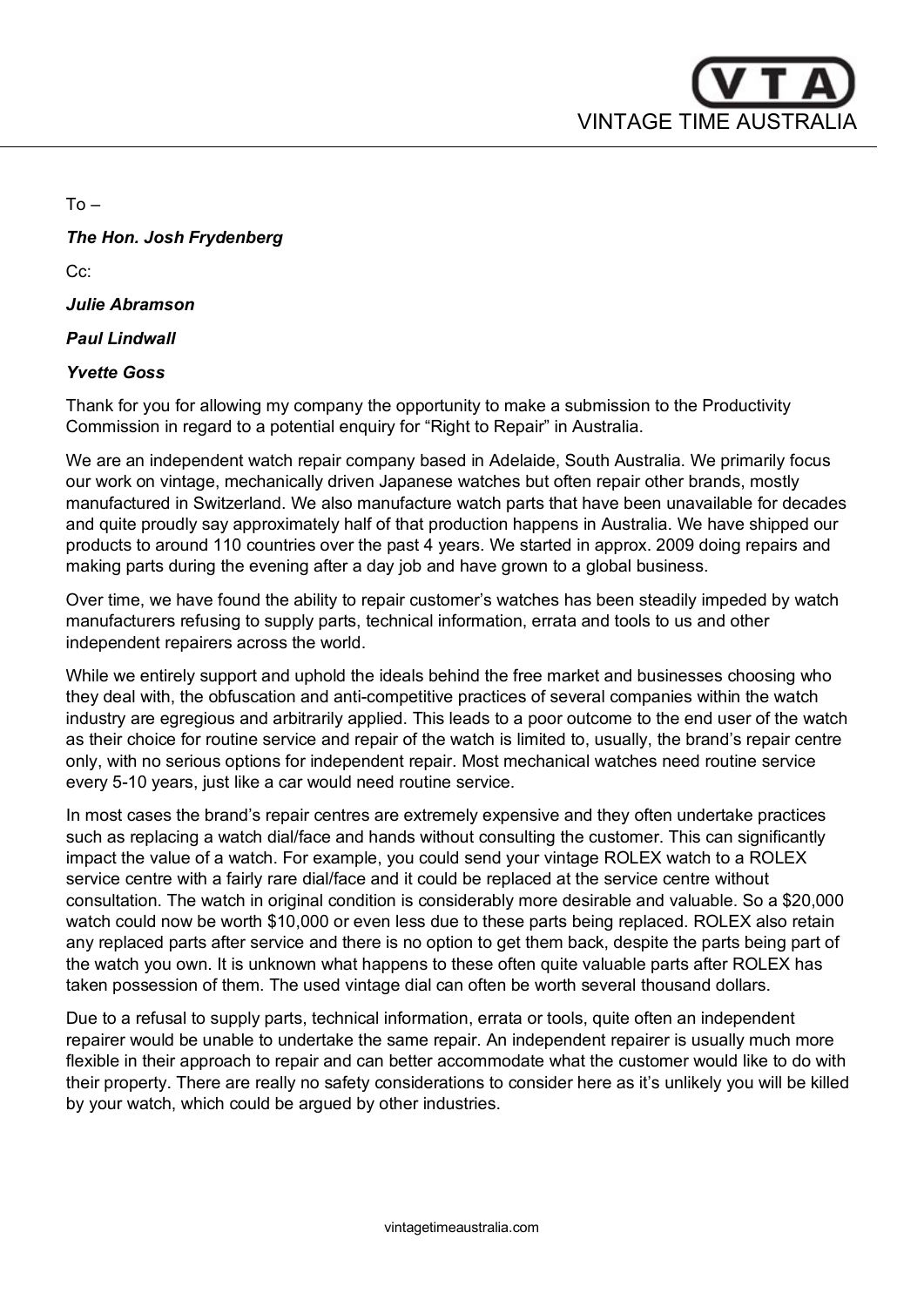

In addition to that, an independent repairer can be local to the customer, so the customer would not need to risk sending their quite valuable timepiece in the mail or via a courier service to the official service centre. We quite regularly hear stories of watches lost in the post and often the insurance does not cover the full value.

Finally, particularly in reference to ROLEX, a lack of parts supply helps to support a booming counterfeit industry. Often the counterfeit parts are of much lower quality than OEM parts. In most cases the consumer would have no idea their watch contained counterfeit parts unless checked over by a professional. We are very much against the counterfeit industry as firstly it exists to deceive consumers and secondly it has been reported that the counterfeit watch and watch part industry has been used to launder money and support terrorist activity around the world.

The struggles of independent repairers are compounded by the introduction of exotic, non-metallic materials in the balance and escapement part of the watch. These parts form the "heart" of a mechanical watch and attention to these parts is critical to efficient timekeeping. For example, The OMEGA "Co-Axial" escapement & balance uses silicon for several components. The methods of handling these parts differs from the way you would handle traditional, metallic components. OMEGA do not openly provide technical information, errata or parts to independent repairers. This makes it highly risky for an independent repairer to undertake a repair on these watches and in most cases, it is prudent to say no. Should a part be damaged, the repairer will be unable to purchase the part and due to the lack of technical information and errata, will not know of any revisions to the parts or how they should be lubricated.

While there is a process to become an authorised OMEGA service agent, most repairers we know that have undertaken this, invested in equipment for the certification, and find the agency not worthwhile maintaining. Ordering parts is a considerably prescriptive, tedious process and OMEGA set a fixed repair pricing structure which make it very difficult to complete the work profitably. This again leads the consumer to the brand service centre and makes independent repair sufficiently complex and convoluted, it often isn't worthwhile. It could be fair to say, in some circumstances, a 5 year old watch may be considered not viable to repair. From what we understand, consumer law in Australia states a product must be reasonably durable and last a reasonable amount of time. It could be argued in some of these cases, these products would not fit within that description.

While you can be an OMEGA service agent, in most cases, OMEGA will refuse to supply parts for vintage watches to the agents (meaning repair is impossible), but will accept a repair direct to the service centre. Most vintage watches are less complex than modern watches so there is no practical reason why they would do this except to maintain a repair monopoly.

OMEGA are a brand of the SWATCH GROUP, which are currently in a high profile litigation, in Switzerland, with COUSINS UK, who are a UK based watch parts supplier. A determination on the case had been delayed by COVID-19, but it would appear that the case may be concluded in 2021. COUSINS UK are seeking a judgment in their favour which would compel SWATCH GROUP to supply parts, technical information, errata and tools to them. If there was a judgement in COUSINS' favour, you could assume it would allow other watch part supply companies to also take a similar action.

As another example of the ineffectiveness and poor customer outcomes from official service centres, I have attached a letter (Appendix A) from the SEIKO USA service centre. The customer paid \$240.86 USD (approx. \$313AUD) in labour and no repair was attempted. The only offer made to the customer was a discount on a new watch. While this is quite generous, it was not what the customer wanted as a repair outcome.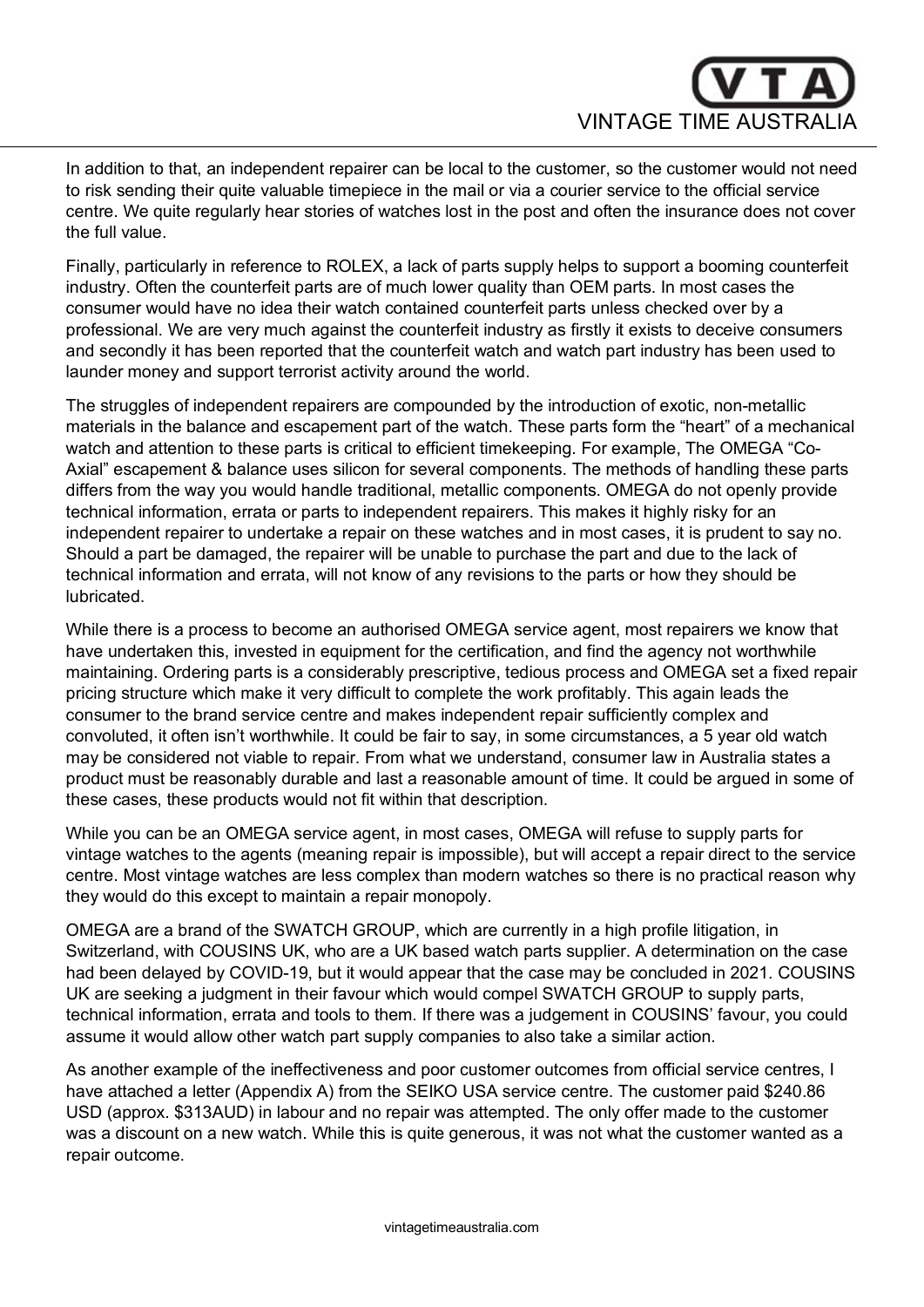

The customer really wanted "his" watch repaired and not a modern replacement. Here, it could be argued that the brand has engaged in coercion and anti-competitive practices because the customer has no other way of achieving value for money unless they purchase a discounted replacement watch from SEIKO. In fact, most of the SEIKO range is excluded from the offer.

The customer fortunately contacted my company and I advised him we would be able to repair the watch.

While the customer booked in the job with SEIKO USA to repair a calendar issue. When I received the watch it did not run at all. On inspection, I found a fairly large hair wrapped inside the gear train which was sufficient to stop the watch. This should have been picked up immediately at the service centre as the issue was obvious. The stated reason for not attempting to repair the watch was a discontinued part. On our inspection, the part was in good, usable condition and most of the issues with the watch were due to the hair in the gear train and a minor issue with the calendar system, both easily resolved.

The report also states that the water resistance cannot be restored.

The good news story here is that we, being an independent repairer, can undertake the work, get the watch running again, restore the water resistance and meet the customer's repair goals, where the official service channels cannot. As we pay tax in Australia, this is a net gain to the Australian economy and tax base that would otherwise be lost or never generated. Independent repair is a net benefit to economy in every way. Some of the parts we manufacture in Australia will be used during repair.

To summarise here are our key reasons why we support "Right to Repair" in Australia –

- *1. Greater consumer choice and repair outcomes. The consumer can choose between authorised or independent repairers for their device or product.*
- *2. Independent repairers are often willing to take on work that authorised repair is not able to do within their framework.*
- *3. Independent repairers have the scope to be more innovative and "agile" in repair techniques and parts. The innovation is driven by the goal of achieving the best repair outcome for the consumer. Major brands have little commercial pressure to innovate.*
- *4. Major brands egregiously obscure and hide technical information and errata with the goal of directing consumers to their own service centres, destroying local, independent repair. Some of these brands will send the watch outside of the country, which means the technical work and/or any admin will not be done by a native Australian.*
- *5. Major brands often "confiscate" customer's parts during service and there is no recourse to recover these often very valuable parts.*
- *6. The quality of repair from authorised service centres is variable and often worse than an independent repairer.*
- *7. Right to Repair would create a net gain to the Australian economy as it will enable independent watch repairers to take on work, in Australia, they would currently need to turn away.*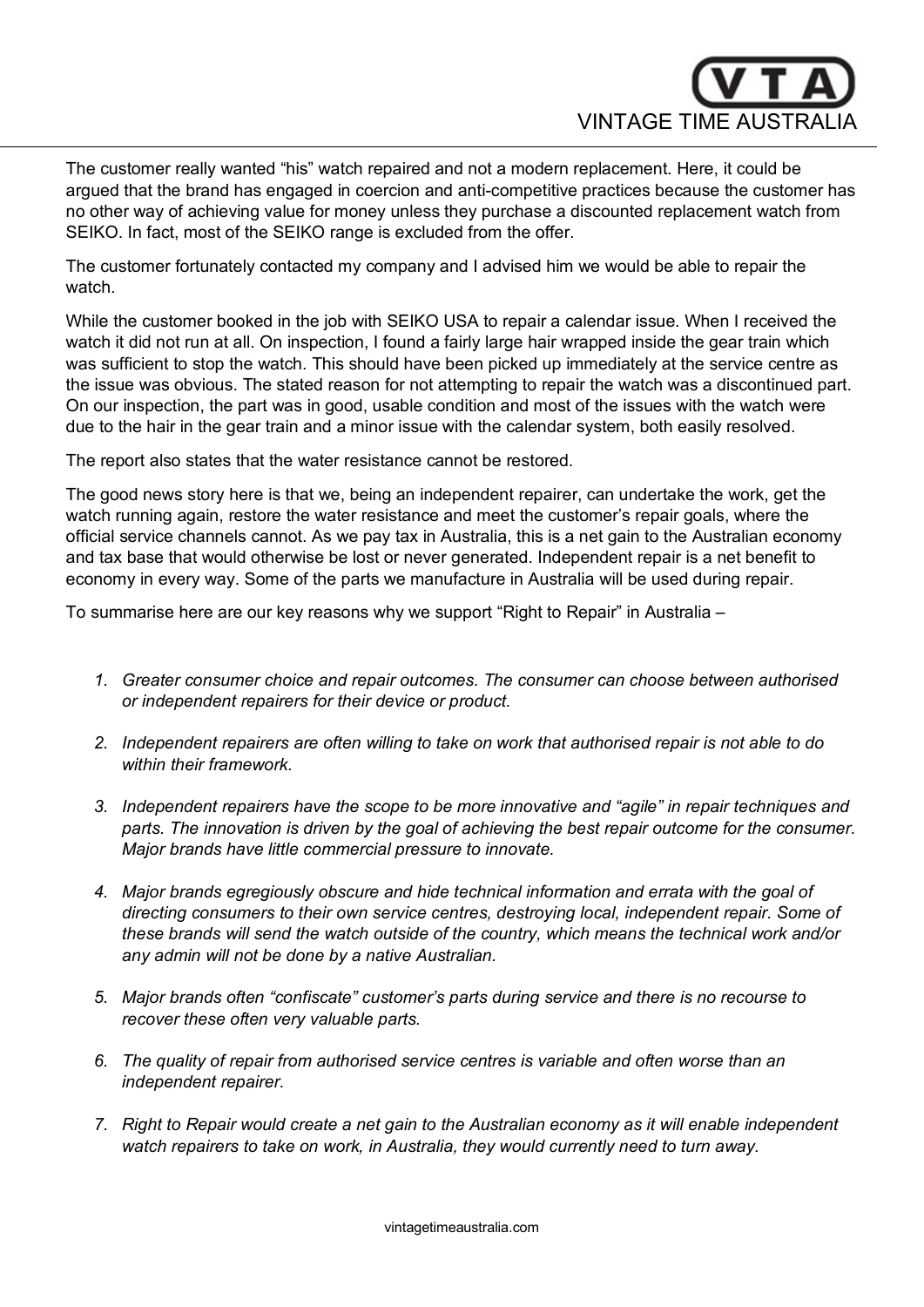

Thank you again for taking the opportunity to begin an enquiry into "Right to Repair" in Australia. We think it is an increasingly important issue and becomes more important by the day due to the complexity of modern consumer goods and increasing obfuscation by major brands.

Yours Truly,

Adrian Sellick

Manager

Vintage Time Australia